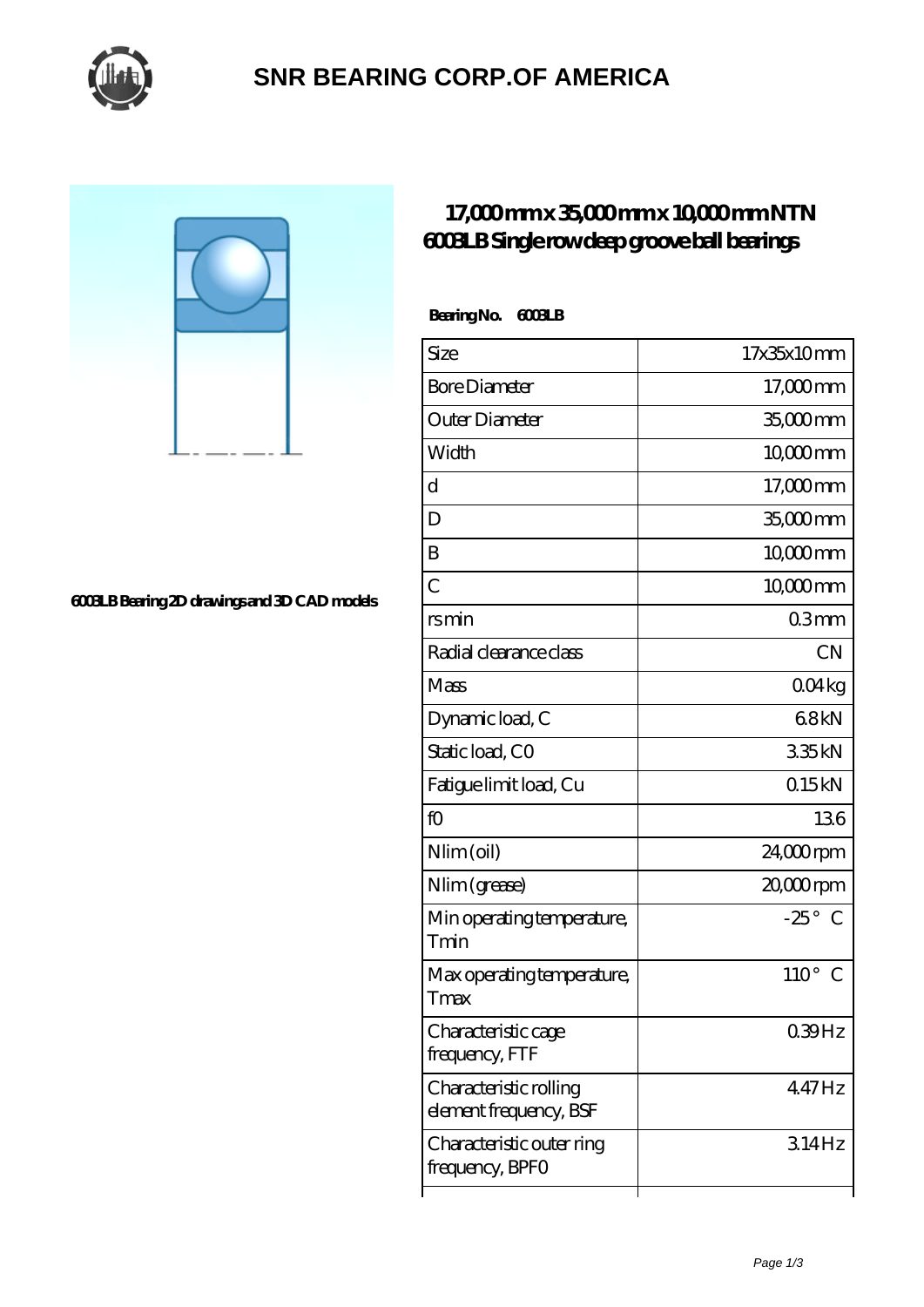

# **[SNR BEARING CORP.OF AMERICA](https://thebestofquebec.com)**

| Characteristic inner ring<br>frequency, BPFI | 4.86Hz                                                                                                                                                                                                                          |
|----------------------------------------------|---------------------------------------------------------------------------------------------------------------------------------------------------------------------------------------------------------------------------------|
| damin                                        | 19 <sub>mm</sub>                                                                                                                                                                                                                |
| damax                                        | $21 \,\mathrm{mm}$                                                                                                                                                                                                              |
| Damax                                        | 33mm                                                                                                                                                                                                                            |
| ramax                                        | 03mm                                                                                                                                                                                                                            |
| Category                                     | Single Row Ball Bearings                                                                                                                                                                                                        |
| Inventory                                    | 0 <sup>0</sup>                                                                                                                                                                                                                  |
| Manufacturer Name                            | <b>NTN</b>                                                                                                                                                                                                                      |
| Minimum Buy Quantity                         | N/A                                                                                                                                                                                                                             |
| Weight /Kilogram                             | 0037                                                                                                                                                                                                                            |
| Product Group                                | <b>BOO3O8</b>                                                                                                                                                                                                                   |
| Enclosure                                    | 1 Seal                                                                                                                                                                                                                          |
| Precision Class                              | ABEC 1   ISO PO                                                                                                                                                                                                                 |
| Maximum Capacity / Filling<br>Slot           | No                                                                                                                                                                                                                              |
| Rolling Element                              | <b>Ball Bearing</b>                                                                                                                                                                                                             |
| Snap Ring                                    | No                                                                                                                                                                                                                              |
| <b>Internal Special Features</b>             | No                                                                                                                                                                                                                              |
| Cage Material                                | Steel                                                                                                                                                                                                                           |
| Enclosure Type                               | Non-Contact Seal                                                                                                                                                                                                                |
| Internal Clearance                           | CO-Medium                                                                                                                                                                                                                       |
| Inch - Metric                                | Metric                                                                                                                                                                                                                          |
| Long Description                             | 17MM Bore; 35MM<br>Outside Diameter; 10MM<br>Outer Race Width: 1 Seal:<br>Ball Bearing, ABEC 1   ISO<br>PQ No Filling Slot; No Snap<br>Ring, No Internal Special<br>Features; CO Medium<br>Internal Clearance; Steel<br>Cage; N |
| <b>Other Features</b>                        | Deep Groove   Non-<br>Friction Nitrile Rubber Seal                                                                                                                                                                              |
| Category                                     | Single Row Ball Bearing                                                                                                                                                                                                         |
| <b>UNSPSC</b>                                | 31171504                                                                                                                                                                                                                        |